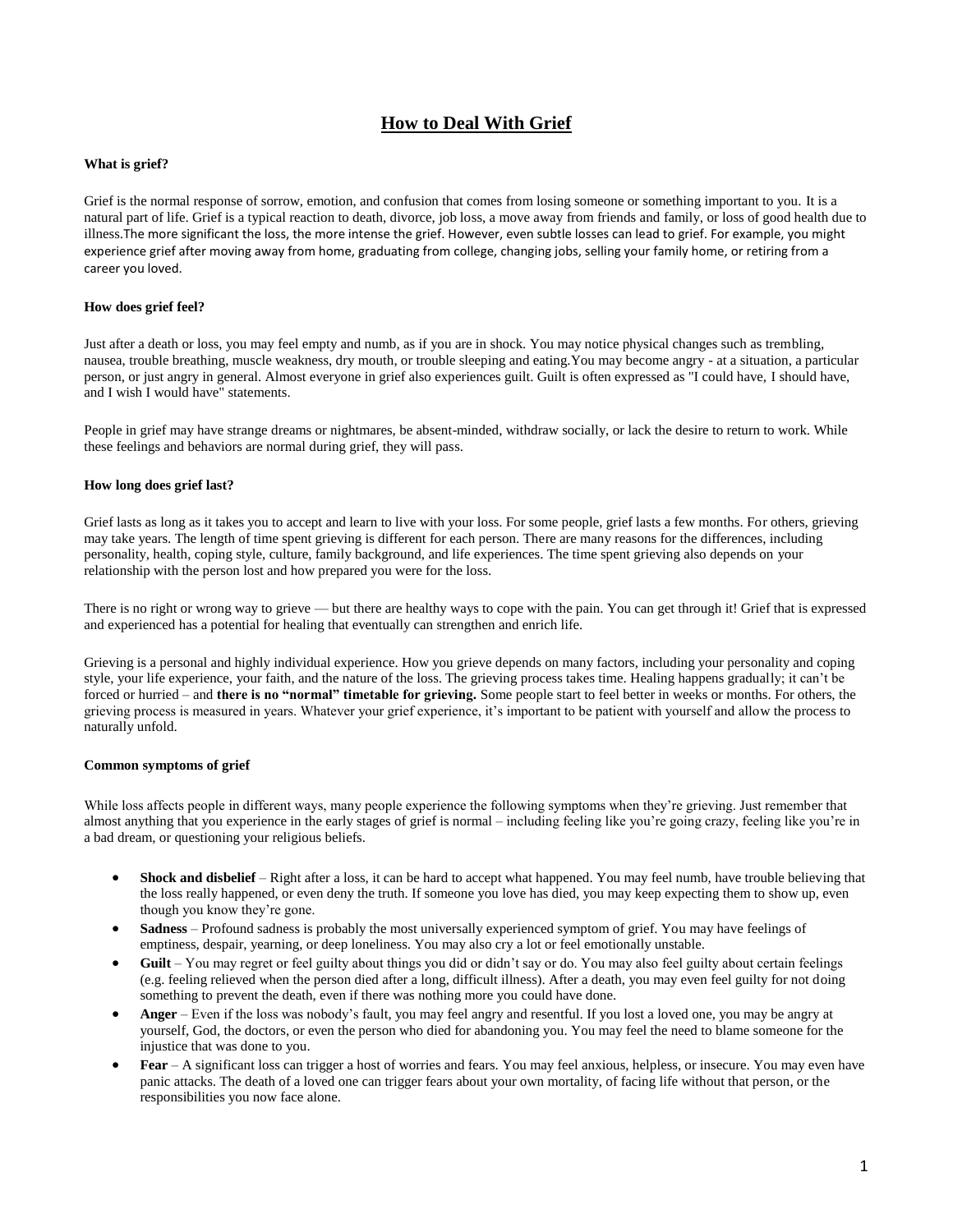**Physical symptoms** – We often think of grief as a strictly emotional process, but grief often involves physical problems, including fatigue, nausea, lowered immunity, weight loss or weight gain, aches and pains, and insomnia.

If you are experiencing any of these emotions following a loss, it may help to know that your reaction is natural and that you'll heal in time. However, not everyone who is grieving goes through all of these stages – and that's okay. Contrary to popular belief, **you do not have to go through each stage in order to heal.** In fact, some people resolve their grief without going through *any* of these stages. And if you do go through these stages of grief, you probably won't experience them in a neat, sequential order, so don't worry about what you "should" be feeling or which stage you're supposed to be in.

Kübler-Ross herself never intended for these stages to be a rigid framework that applies to everyone who mourns. In her last book before her death in 2004, she said of the five stages of grief, "They were never meant to help tuck messy emotions into neat packages. They are responses to loss that many people have, but **there is not a typical response to loss, as there is no typical loss.** Our grieving is as individual as our lives."

Losing someone or something you love is very painful. After a significant loss, you may experience all kinds of difficult and surprising emotions, such as shock, anger, and guilt. Sometimes it may feel like the sadness will never let up. While these feelings can be frightening and overwhelming, they are normal reactions to loss. Accepting them as part of the grieving process and allowing yourself to feel what you feel is necessary for healing.

# **Coping with grief and loss tip 1: Get support**

The single most important factor in healing from loss is having the support of other people. Even if you aren't comfortable talking about your feelings under normal circumstances, it's important to express them when you're grieving. Sharing your loss makes the burden of grief easier to carry. Wherever the support comes from, accept it and **do not grieve alone.** Connecting to others will help you heal.

# **Finding support after a loss**

- **Turn to friends and family members**  Now is the time to lean on the people who care about you, even if you take pride in being strong and self-sufficient. Draw loved ones close, rather than avoiding them, and accept the assistance that's offered. Oftentimes, people want to help but don't know how, so tell them what you need – whether it's a shoulder to cry on or help with funeral arrangements.
- **Draw comfort from your faith** If you follow a religious tradition, embrace the comfort its mourning rituals can provide. Spiritual activities that are meaningful to you – such as praying, meditating, or going to church – can offer solace. If you're questioning your faith in the wake of the loss, talk to a clergy member or others in your religious community.
- **Join a support group** Grief can feel very lonely, even when you have loved ones around. Sharing your sorrow with others who have experienced similar losses can help. To find a bereavement support group in your area, contact local hospitals, hospices, funeral homes, and counseling centers.
- **Talk to a therapist or grief counselor**  If your grief feels like too much to bear, call a mental health professional with experience in grief counseling. An experienced therapist can help you work through intense emotions and overcome obstacles to your grieving.

# **Coping with grief and loss tip 2: Take care of yourself**

When you're grieving, it's more important than ever to take care of yourself. The stress of a major loss can quickly deplete your energy and emotional reserves. Looking after your physical and emotional needs will help you get through this difficult time.

- **Face your feelings.** You can try to suppress your grief, but you can't avoid it forever. In order to heal, you have to acknowledge the pain. Trying to avoid feelings of sadness and loss only prolongs the grieving process. Unresolved grief can also lead to complications such as depression, anxiety, substance abuse, and health problems.
- **Express your feelings in a tangible or creative way.** Write about your loss in a journal. If you've lost a loved one, write a letter saying the things you never got to say; make a scrapbook or photo album celebrating the person's life; or get involved in a cause or organization that was important to him or her.
- **Look after your physical health**. The mind and body are connected. When you feel good physically, you'll also feel better emotionally. Combat stress and fatigue by getting enough sleep, eating right, and exercising. Don't use alcohol or drugs to numb the pain of grief or lift your mood artificially.
- **Don't let anyone tell you how to feel, and don't tell yourself how to feel either.** Your grief is your own, and no one else can tell you when it's time to "move on" or "get over it." Let yourself feel whatever you feel without embarrassment or judgment. It's